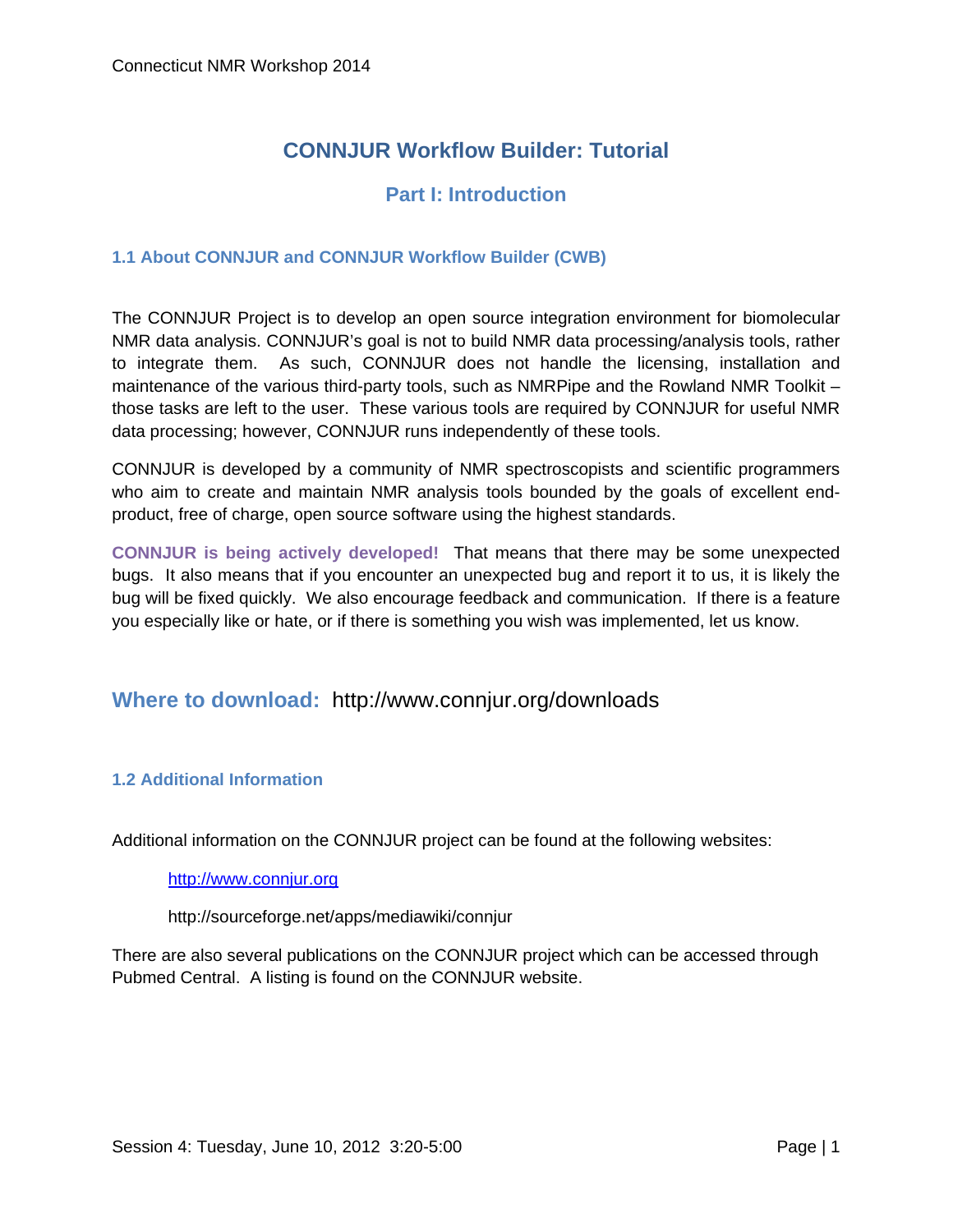### **Part II: Using CWB**

#### **2.1 Starting Workflow Builder**

The CONNJUR-WB application consists of two files: the java-based 'jar" file which has the actual application and a startup script which runs the application. Both of these files should be in your "bin" directory, which is in your path. Therefore, all you need do is type workflowbuilder and the application should start.

#### **2.2 Database**

While CONNJUR-WB can be run in "Demo mode" without a database, the maximum utility of CWB requires data stored in a database. The database can be selected in the Preferences- >Database Menu. Required information for establishing the database connection are hostname (i.e. computer name hosting the database), port (typically 3306), and the Username and Password authorized to connect to database. During this tutorial we will use a database preinstalled on your individual machines. Therefore, these parameters should read:

| Hostname  | localhost |
|-----------|-----------|
| Port      | 3306      |
| User Name | workshopX |
| Password  | nmr       |

When changing any preference information such as the database connection, CONNJUR-WB must be exited and restarted for changes to take effect.

#### **2.3 Reconstruction layout**

The reconstruction layout is the large left-hand window in the CONNJUR-WB application. It is within this window where you will create/load/run your spectral reconstruction tasks. The righthand window contains an actor browser which will allow you to select reconstruction tasks to assemble for your reconstruction workflow. When you first open CONNJUR-WB, all options are greyed out as there is no dataset yet to be operated on.

#### **2.4 Creating a New Reconstruction**

To create a New Reconstruction select Reconstruction->New. At this point you will be prompted to select the format of the data you will be importing so the proper Importer can be invoked. Currently supported formats include "Agilent/Varian", "Bruker", "NMRPipe", and "Rowland Toolkit". The Rowland NMR Toolkit will be covered later in the workshop. Let's start by importing a 'Varian" file set.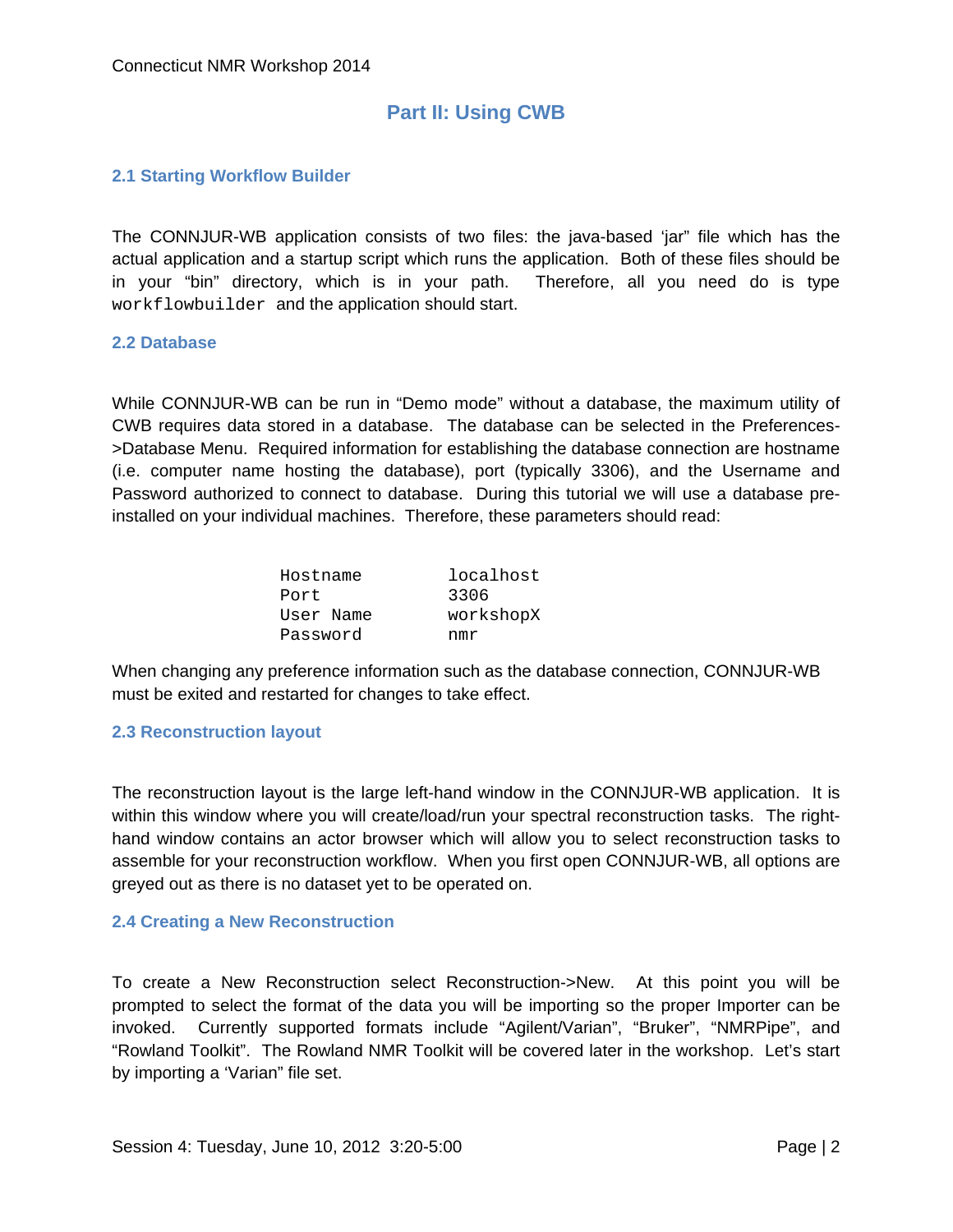#### **2.5 Actors**

The reconstruction workflow will consist of a series of "actors" (triangles, diamonds and circles) and datasets (squares). The simple rule is that an actor takes a dataset as input and produces one as output. However, at the start of the workflow no dataset is uploaded into the system yet, and so the first actor will stand alone. An actor can be thought of as analogous to a "function" in NMRPipe processing, in that it manipulates the data in some manner. However, there is not necessarily a direct correspondence between an individual actor and an individual NMRPipe function.

#### **2.6 Importers**

As mentioned before, to initiate a reconstruction workflow we must import the data from elsewhere. For this reason, the Import actors play a very important and unique role. Each reconstruction begins with an Import actor, and at the time being, the format of the imported data must be defined by selecting the proper Import actor. Don't fret, if you wish to apply a workflow to a different dataset of a different format, you will learn later how to save and reload workflows so they may be applied to different datasets.

#### **2.7 Configuring the Varian Importer**

Double click the Varian Import Actor (Purple triangle). A pop-up window should appear which will allow you to configure the Import Actor. The first step in configuration is to select with the file browser the dataset you wish to import. This must be done first as CONNJUR-WB will examine the file to assist with the available configuration choices for import. Varian data is stored as a directory of files, not a single file. Therefore, for the Varian importer you wish to select the directory in which the data is stored – not the actual "fid" file. This behavior is different for other formats of spectral data.

| Import Agilent / Varian file set                                                                                                                                                                      |                                                                                                                                                           |  |  |
|-------------------------------------------------------------------------------------------------------------------------------------------------------------------------------------------------------|-----------------------------------------------------------------------------------------------------------------------------------------------------------|--|--|
| Parameter<br>Value<br>sensitivity Enhancement On Dimension<br>negate Imaginaries<br>dimension One Channel<br>dimension Two Channel<br>dimension Three Channel<br>dimension Four Channel<br>directory* | Units<br>Range<br>▼ (Rance Kay)<br>$\overline{2}$<br>$\overline{v}$<br>3<br>not present<br>not present<br>$\cdots$<br>ome/workshop/CONNJUR_data/nhsqc.fid |  |  |
| R,<br>ignore Extra Data                                                                                                                                                                               |                                                                                                                                                           |  |  |
| Tool<br>Arguments:<br>Error<br>Info<br>Detail<br>Fid input not available v                                                                                                                            | Online<br>Online<br>Bypass<br>help<br>wiki<br>actor<br>OK<br>Cancel                                                                                       |  |  |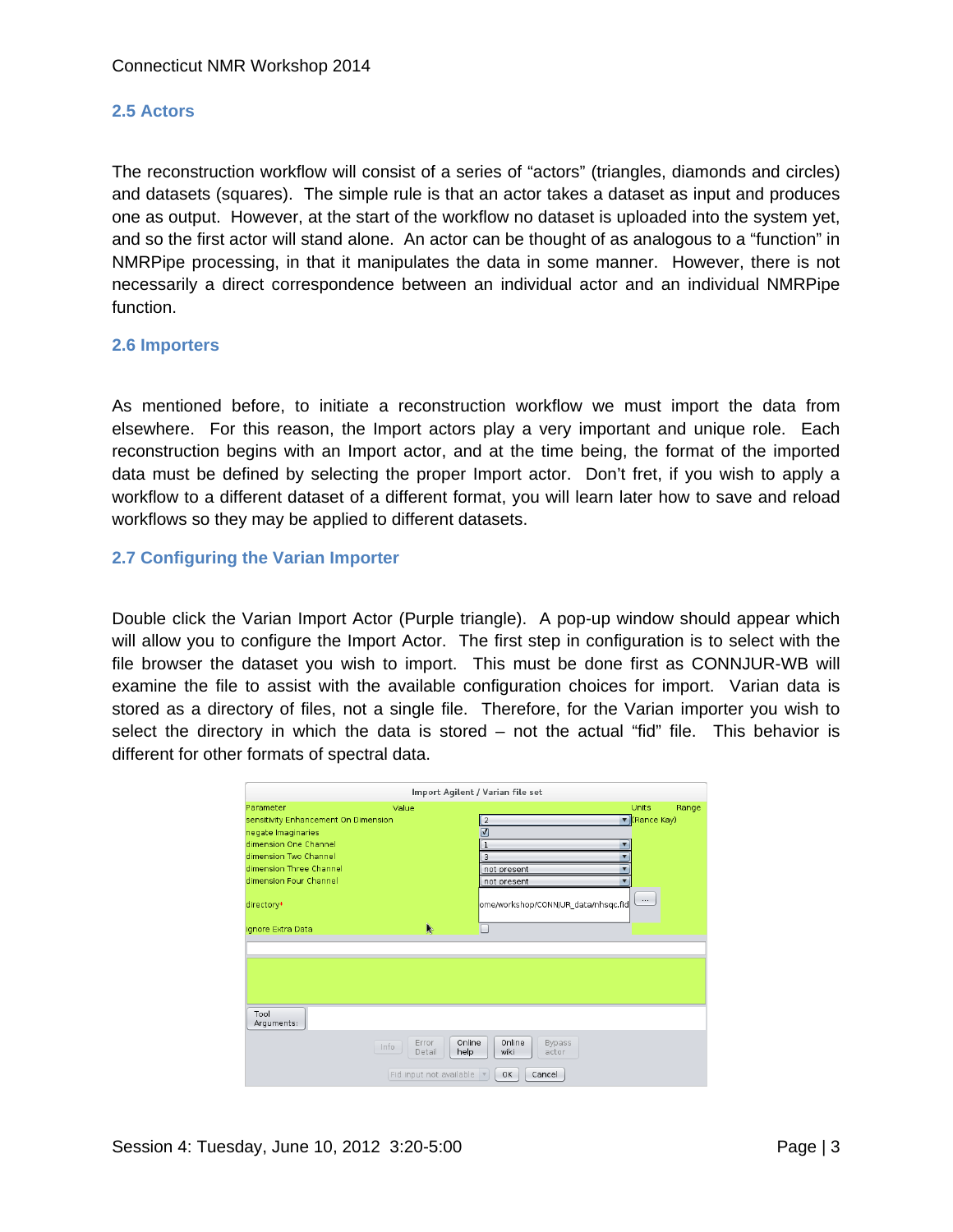#### Connecticut NMR Workshop 2014

Use the file browser to select our example HSQC dataset in the CONNJUR data directory (filename: /home/NMR/DATA/CONNJUR\_data/nhsqc.fid). The directory window should now show the directory path to that data. You will now see that the window has reconfigured such that we have options to select a dimension for sensitivity enhancement correction, as well as establishing dimension/channel associations for dimensions 1 and 2. As CWB has read the procpar data from the fid directory, CWB knows this is a 2D dataset and therefore dimension associations for dimension 3 and 4 are listed as "not present".

The individual dimensions to a spectrum are associated with individual nuclei, which on the spectrometer are determined by the amplifier channels. Dimension 1 is typically <sup>1</sup>H which is also typically set as channel 1. Channels 2 and 3 are set somewhat arbitrarily; in our labs, channel 2 is typically <sup>13</sup>C and channel 3 is  $15N$ . So for this N-HSQC, dimension 2 corresponds to channel 3 (Nitrogen). You should set "dimension Two Channel" to "3". You should also set "sensitivity Enhancement on Dimension" to 2.

Finally, click OK to finish configuring the Importer.

#### **2.8 Running Actors**

An actor which is not yet configured is colored purple. (By default. All coloring options can be customized in the Preferences menu). Once we click OK to finish configuring the actor, it's color will change to pink to inform us that is ready to be run. To run the importer, click the Run button in the top menu bar.

You may or not have noticed the Import actor flash to blue (signifying a running actor in progress) to green (signifying a completed actor). In the right hand status panel, CWB should report that the execution has completed and how long it took.



The actors are represented by diamonds, triangles, and circles. The dataset are represented by squares. So if we double-click the triangle actor, we see how it was configured. If we double-

Session 4: Tuesday, June 10, 2012 3:20-5:00 Page | 4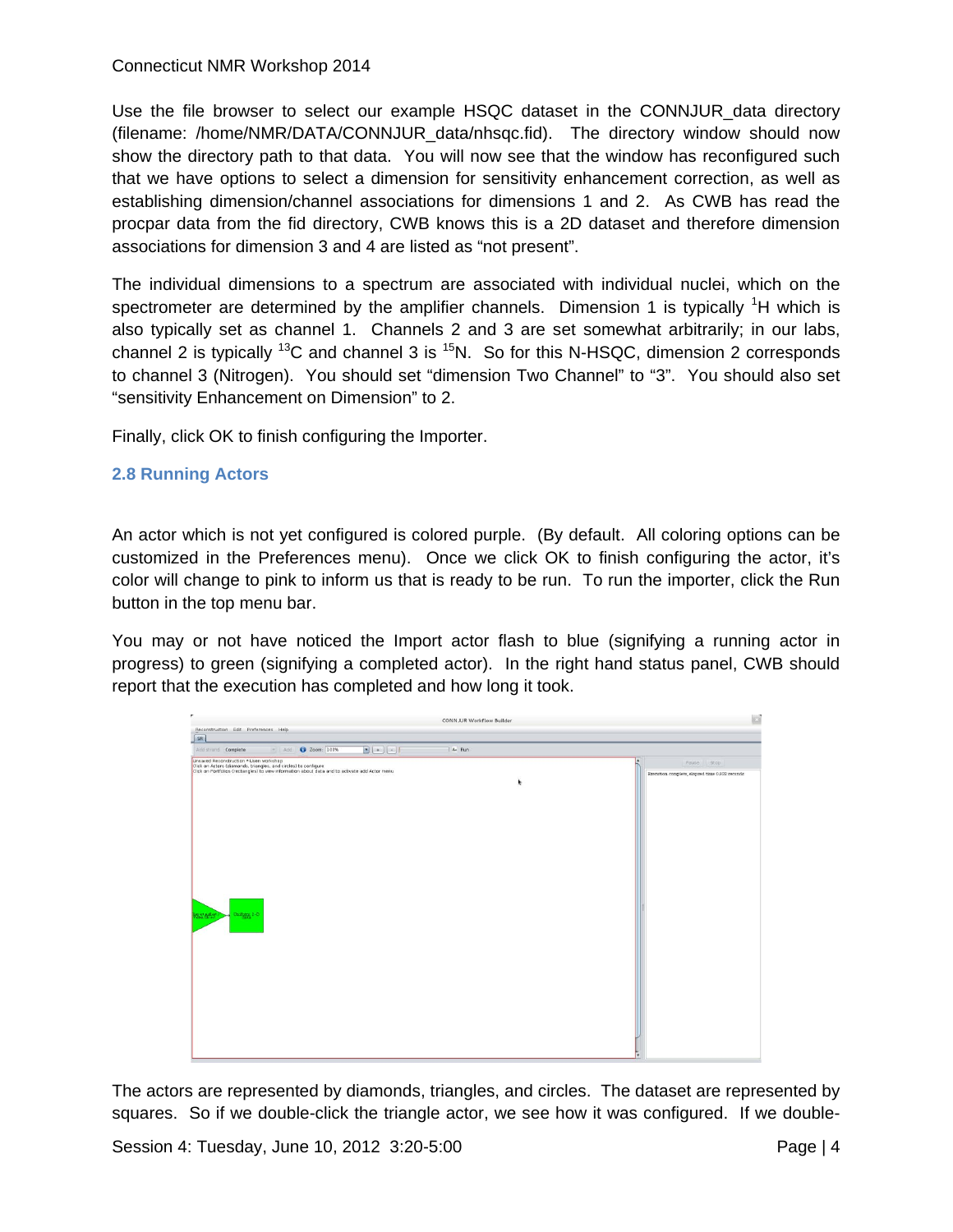click the square dataset, we see information (metadata) concerning this dataset and its current status. Standard metadata include the number of points (Size), Nucleus Label, Sweep Width, Carrier PPM for referencing, Phase Correction parameters (in this case as set on the spectrometer), etc. If we had assigned channel 2 to dimension 2 in the import actor, we would see information for Carbon in this window.

| Portfolio                             |                                                    |  |  |
|---------------------------------------|----------------------------------------------------|--|--|
|                                       | Reconstruction anc $\ \cdot\ $ Active Dimension: 1 |  |  |
| Label format                          | CONNJUR                                            |  |  |
| $\mathbf{1}$                          | $\mathcal{P}$                                      |  |  |
| Size: 512                             | Size: 128                                          |  |  |
| Experimental Collection Mode: COMPLEX | Experimental Collection Mode: COMPLEX              |  |  |
| AnalysisDomain: Time                  | AnalysisDomain: Time                               |  |  |
| Nucleus Label: H1                     | Nucleus Rabel: N15                                 |  |  |
| Sweep Width: 8511                     | Sweep Width: 2300                                  |  |  |
| Carrrier PPM: -54.328                 | Carrrier PPM: 120.891                              |  |  |
| Spectral Frequency: 599.5             | Spectral Frequency: 60.8                           |  |  |
| Zero order phase correction: 45.72    | Zero order phase correction: 0.00                  |  |  |
| First order phase correction: 0.00    | First order phase correction: 0.00                 |  |  |
| Negate Imaginaries: false             | Negate Imaginaries: false                          |  |  |
| Alternate Signs: false                | Alternate Signs: false                             |  |  |
| First Point On Spectrum (Hz): -36827  | First Point On Spectrum (Hz): 6195                 |  |  |
|                                       |                                                    |  |  |
| Data Element 0                        | Close                                              |  |  |

The nomenclature for these values can be customized using the menu option "Label Format". Finally, the "Active Dimension" is set to 1. This signifies that the next actor added to the workflow will process dimension 1 (in this case <sup>1</sup>H) by default.

Mousing over a dataset will bring up a pop-illustration showing the first trace of the dataset. This can be quite instructional in getting an overview of what is happening in each processing step.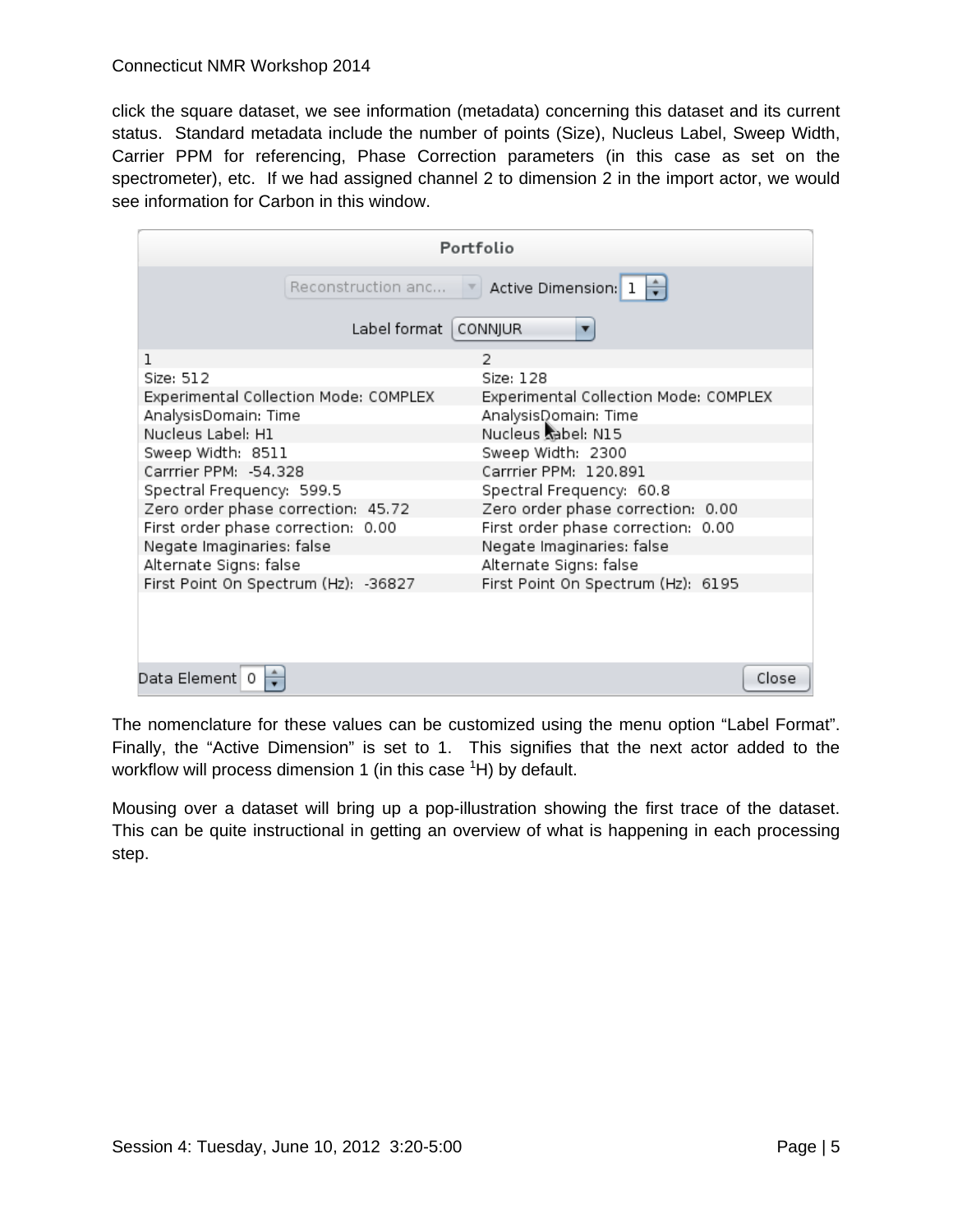| Cortune Workflow Builder<br>Activities                                                                                                                                                                                                                                                                                                | Wed1425                         |                                                     | O el Workshop |
|---------------------------------------------------------------------------------------------------------------------------------------------------------------------------------------------------------------------------------------------------------------------------------------------------------------------------------------|---------------------------------|-----------------------------------------------------|---------------|
|                                                                                                                                                                                                                                                                                                                                       | <b>CONNJUR Workflow Builder</b> |                                                     |               |
| Reconstruction Edit Preferences Help<br>SR                                                                                                                                                                                                                                                                                            |                                 |                                                     |               |
| a Add 3 Zeon: 100%<br>Addistrand Complete                                                                                                                                                                                                                                                                                             | <b>BEERING</b><br>A. Run        |                                                     |               |
| Unsaved Reconstruction *User: workshop<br>Citak on Astors (claimonds, triangles, and circles) to configure<br>Citak on Portfolios (rectangles) to view information about data and to activate add Actor menu<br>into the best commenced and the comment<br>Accelerations of the Acceleration<br>$\sim$ magneton<br><b>Bull Aright</b> |                                 | ×<br>Execution complete, elapsed time 0.928 seconds | Pause: Stag:  |

#### **2.9 Actors**

To add actors to the workflow, we must first select a dataset (square) in the workflow. We currently have only one dataset – the one imported by the import actor. Select the dataset by clicking with the mouse. In the right hand panel, an actor selection browser appears. Actors can be ordered by those most recently used, Domain groups (i.e. actors which apply to time domain vs. frequency domain), Functional groups of the processing (such as apodization), or finally the third-party tool utilized by the actor. For this session, we will concentrate on the Tool based actors, particularly, actors utilizing nmrPipe.

If we mouse-over the dataset again, we see a low-frequency roll to the data. This is emblematic of incomplete solvent suppression, as the NHSQC was collected in  $H_2O$ . The SOL function in nmrPipe is used to remove this artifact. We can add this process to our workflow by clicking the "Solvent Suppressed NMRPipe actor" while the dataset is selected. Do this now.

A pink diamond and square should now appear. Once again, pink signifies that the actor is configured but has not yet been run. If we double-click the "solvent suppress" actor, available configuration actors are given in the window. The defaults are typically a good choice for this actor – the important point to note is that the action is applied to dimension 1 ( ${}^{1}$ H). Click Run again to see the result of applying SOL to the first FID of the dataset (by mousing-over green squares). You should be able to notice that the low-frequency baseline roll has been removed by SOL.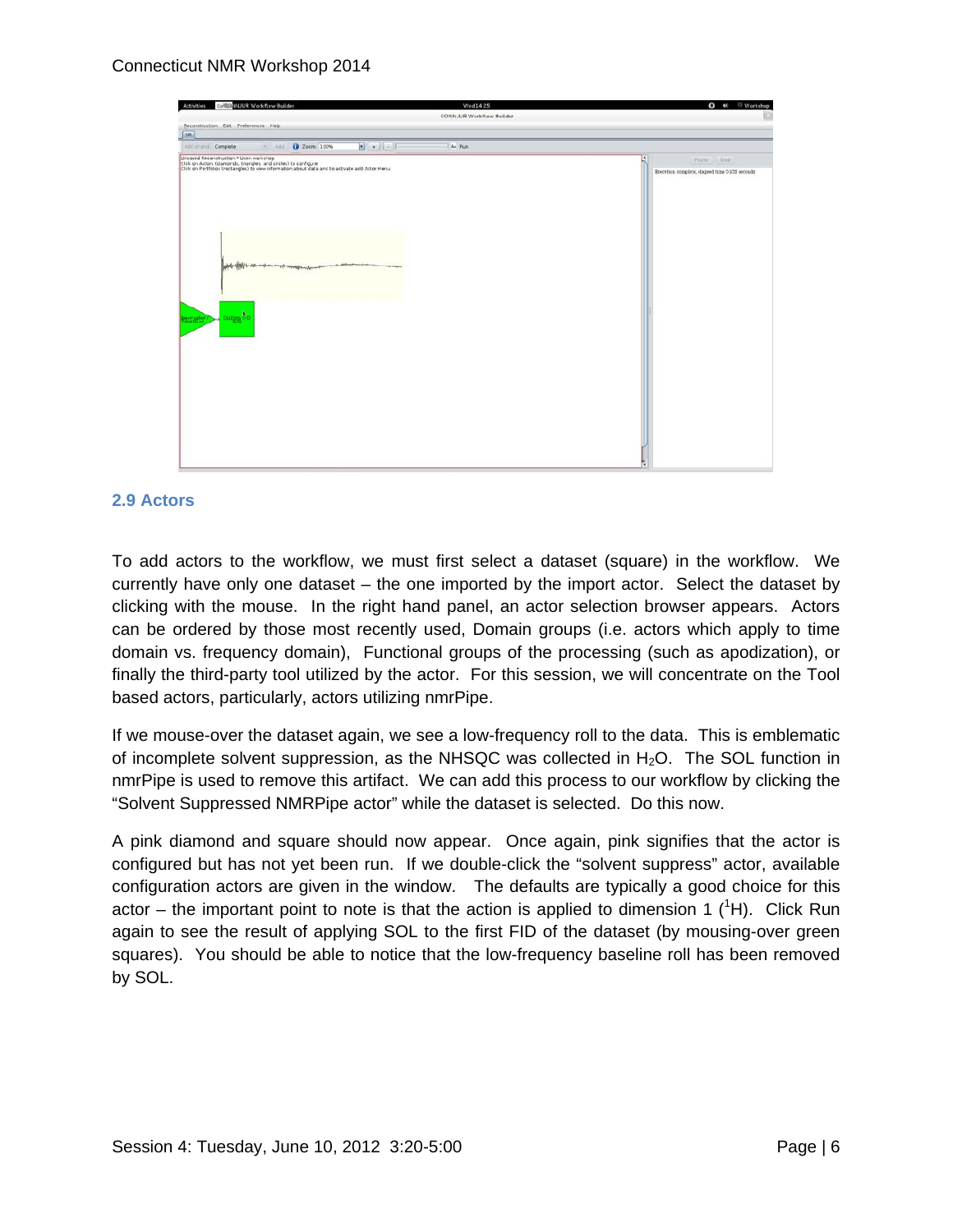#### **2.10 Info Button**

The button on the menu bar will give a history of all the actual process run during this particular reconstruction. This is useful to examine in case an unseen error happens during processing. It also gives the user a log of the actual commands sent to nmrPipe.

| <b>Process notifications</b>                                                                                                                                                                                                                                                                                                   | ×.    |
|--------------------------------------------------------------------------------------------------------------------------------------------------------------------------------------------------------------------------------------------------------------------------------------------------------------------------------|-------|
| Execution complete, elapsed time 0.913 seconds<br>start: /usr/local/NMRPipe/nmrbin.linux9/nmrPipe -fn SOL -verb -mode 1 -fl 16 -fs 1 -sf 1.1 -head 0<br>SOL 256 of 256<br>0 finish /usr/local/NMRPipe/nmrbin.linux9/nmrPipe -fn SOL -verb -mode 1 -fl 16 -fs 1 -sf 1.1 -head<br>Execution complete, elapsed time 0.273 seconds |       |
| Number lines 1000<br>Clear                                                                                                                                                                                                                                                                                                     | Close |

#### **2.11 Exporters**

While running workflow builder, all processed data exists either in CONNJUR memory or within the CONNJUR database (depending on configuration settings to be discussed later). However, at some point you will want to export your processed data from the CONNJUR system to be used with some other NMR analysis software. To export data from the system you need to add an Exporter. Select one of the two datasets in the workflow. Once again the actor panel should appear on the right hand side of the application. Exporters are components of the CONNJUR Spectrum Translator (to be discussed tomorrow). For the time being, suffice to say, simply chose a format for your output dataset (let's choose nmrPipe).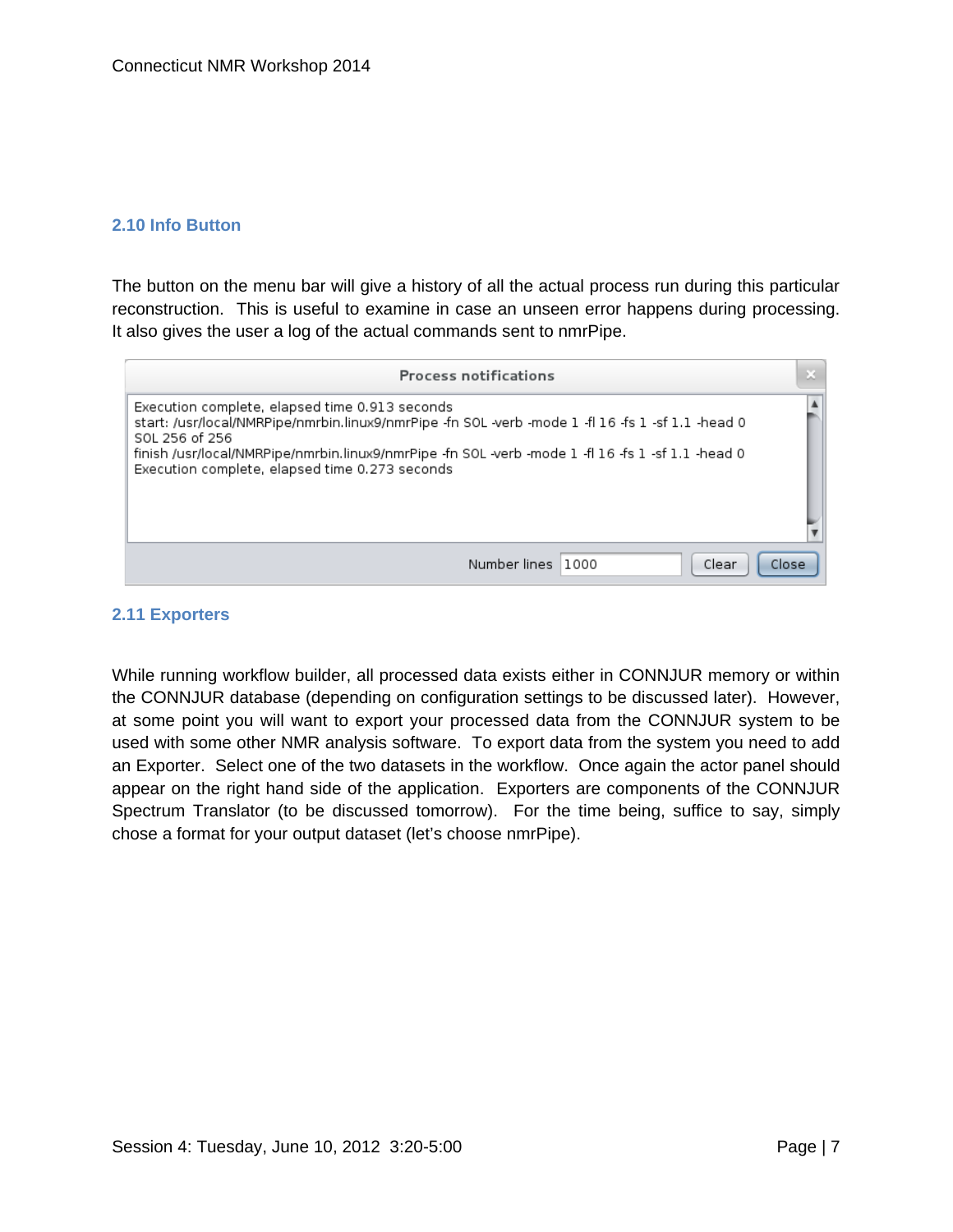

Once again the actor is purple, as it is waiting for a filepath and filename for our exported data. Choose something in your home path, like /home/NMR/workshopX/test.dat.

| Export NMRPipe file (ST)  |                                                     |  |  |
|---------------------------|-----------------------------------------------------|--|--|
| Parameter<br>Value        | UnitsRange                                          |  |  |
| filename*                 | $\sim$<br>/home/workshop/test.dat                   |  |  |
| endian                    | BIG<br>$\blacktriangledown$                         |  |  |
| overwrite Existing        | ☑                                                   |  |  |
|                           |                                                     |  |  |
|                           |                                                     |  |  |
|                           |                                                     |  |  |
|                           |                                                     |  |  |
| Tool<br>Arguments:        |                                                     |  |  |
| Error<br>Info<br>Detail   | Online<br>Online<br>Bypass<br>help<br>wiki<br>actor |  |  |
| Fid input not available v | Cancel<br>ОK                                        |  |  |

Now click run. The actor should turn green.

If we now move from CWB to a terminal, we can run NMRDraw and view our exported dataset. Simply type the command nmrDraw and select test.dat from the file menu.

#### **2.12 NMRDraw Display Actor**

We can also view our datasets using nmrDraw directly within CWB. Simply select a dataset (square), and select "NMRDraw display" actor from the right-hand panel. The display actor is visualized as a circle, pink because it is not configured. The major configuration choice is to either select it to display when run – useful when put at the end of a reconstruction workflow – or display now. Click display now.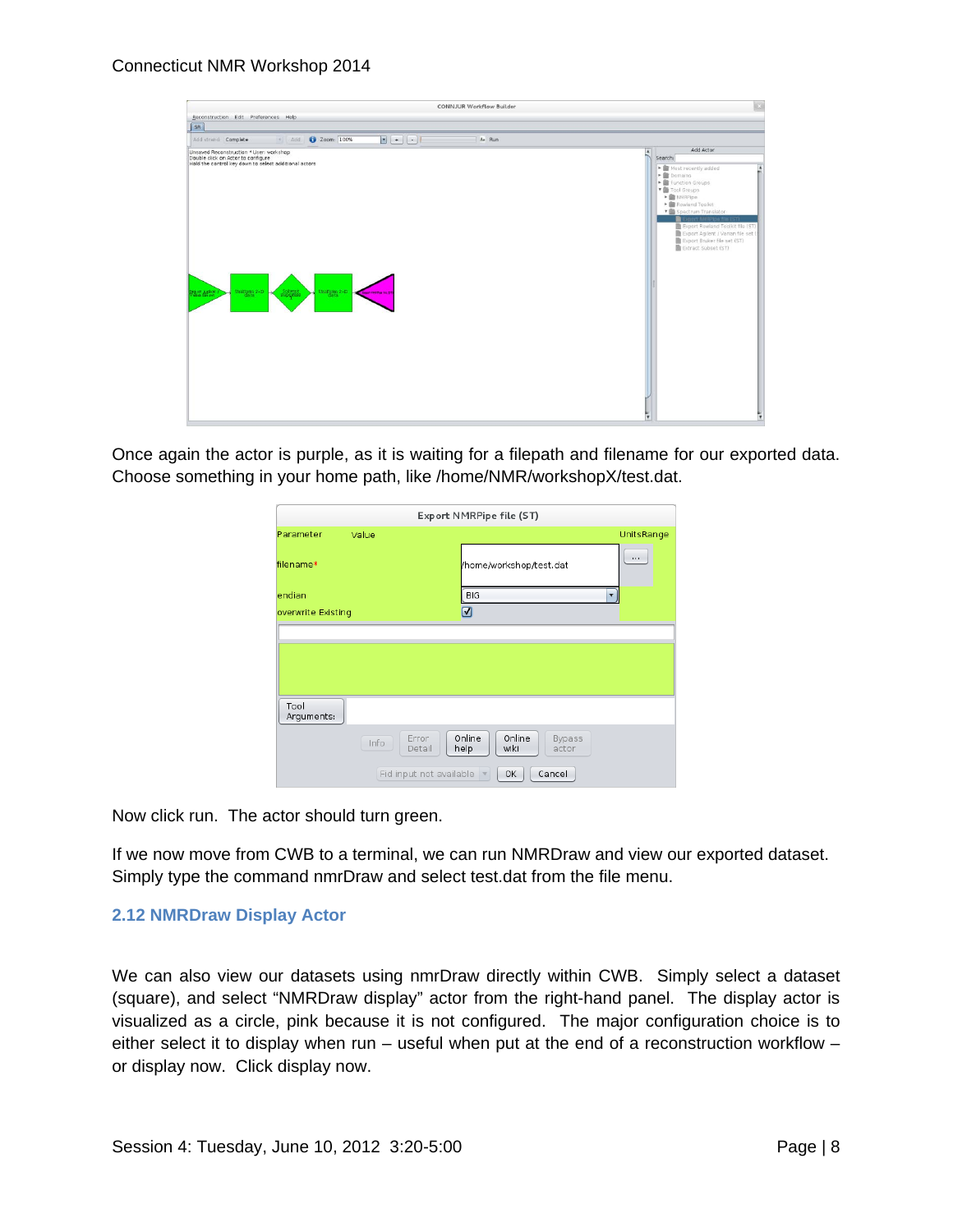

#### **2.13 Saving Reconstructions**

Having used an exporter, our final dataset is saved to disc. However, the actual reconstruction workflow has not yet been saved. If we exit CWB, all record of how the data was processed will be lost. It is a good habit to save reconstructions to the CONNJUR database. This is done using file menu Reconstruction->Save. This brings up a pop-up window with the current username, a name for the reconstruction to be saved under, and you can arbitrary notes and keywords. The reconstruction window on the top left is now modified to reflect the new name for the reconstruction.

| Reconstruction                                              |                                |  |  |
|-------------------------------------------------------------|--------------------------------|--|--|
| ID:                                                         |                                |  |  |
| User:                                                       | workshop                       |  |  |
| Entity:                                                     | Workshop_test                  |  |  |
| Date created:                                               | Jun 14, 2012                   |  |  |
| Date last used:                                             | Jun 14, 2012                   |  |  |
| Notes                                                       |                                |  |  |
| This is just a demonstration of how to save reconstructions |                                |  |  |
|                                                             |                                |  |  |
|                                                             |                                |  |  |
|                                                             |                                |  |  |
| Keywords                                                    |                                |  |  |
| Workshop, demo, SOL                                         |                                |  |  |
|                                                             |                                |  |  |
|                                                             |                                |  |  |
|                                                             |                                |  |  |
|                                                             |                                |  |  |
| 0K                                                          | Delete this workflow<br>Cancel |  |  |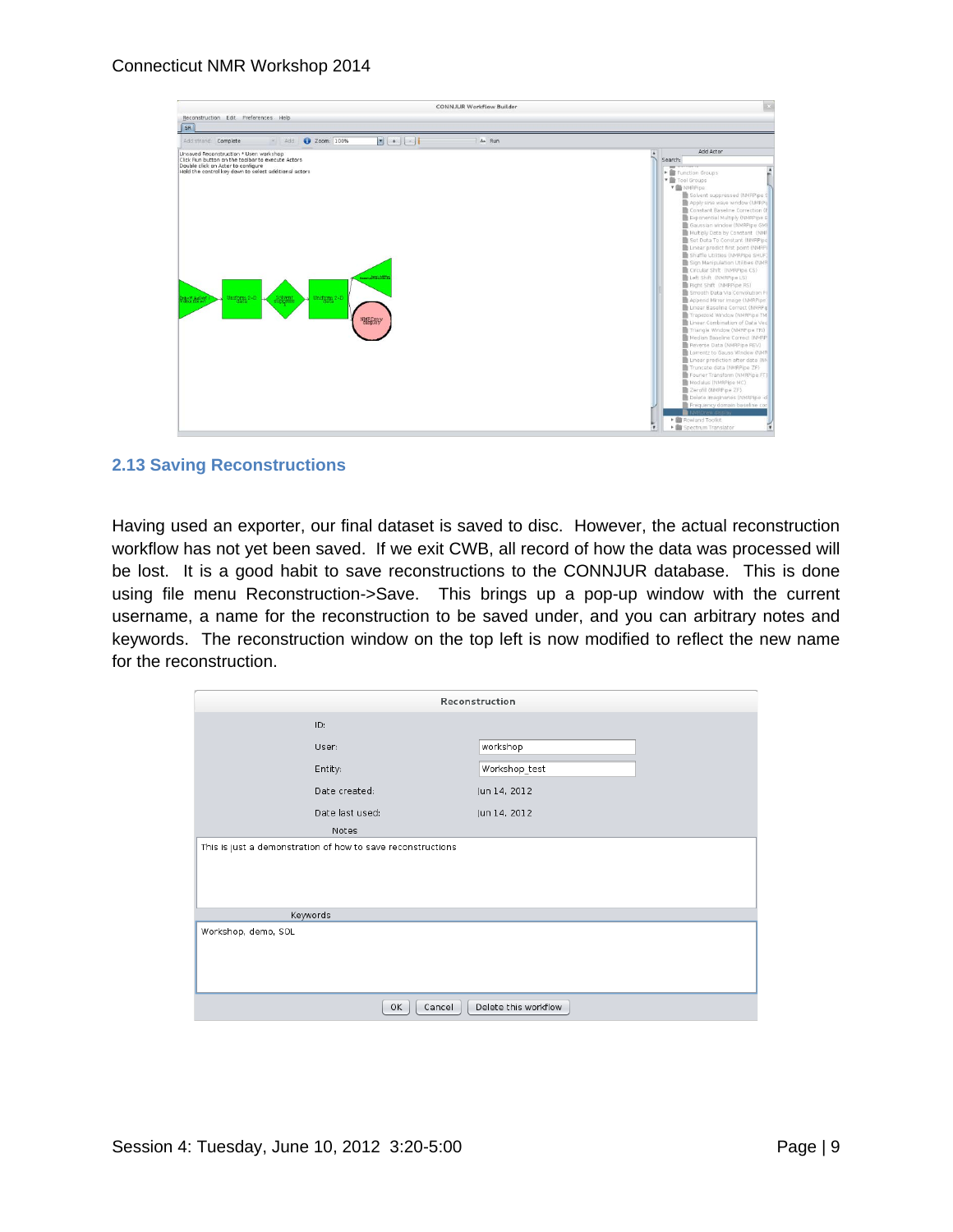#### **2.14 Reconstructions vs Workflows**

As you should have discovered by now, the major difference between reconstructions and workflows is that reconstructions are tied to a particular dataset. They describe and control the processing of a single dataset/portfolio. Workflows are generic – they refer to a series of processing steps which can be applied to any dataset – even one which is downstream in a reconstruction. In that sense, workflows can be considered modular building blocks for creating reconstructions.

#### **2.15 Saving Workflows**

Workflows can be saved much the same way as Reconstructions. Here we are given the opportunity to put verbose descriptions on each dimension. This is useful in case we wish to apply a workflow from one reconstruction on a dataset in which dimensions have been transposed. For example, perhaps our HNCO has dim1: <sup>1</sup>H, dim 2: <sup>13</sup>C and dim3: <sup>15</sup>N; but our HN(CA)CO as dim2:  $15N$  and dim3:  $13C$ . We would like to apply the same workflow but wish to associate the <sup>15</sup>N processing steps to the correct dimension.

#### **2.16 Retrieving Workflows**

Retrieving Workflows is similar to retrieving reconstructions. Simply select a dataset and chose Reconstruction->Apply Workflow. A selector pop-up will allow you to choose the appropriate workflow, assign dimensions, and add to the reconstruction window.

#### **2.17 Exporting/Importing Workflows**

Saving and Applying workflows stores/retrieves them from your internal CONNJUR database. However, if you wish to move workflows between databases, for instance to share workflows with other collaborators, you wish to choose Export and Import. In these cases, the workflow is stored as an XML representation which can be transmitted between different machines and CONNJUR installations. Try Exporting our workflow. You will need to choose a filename. If you do a 'more' on your xml file, you will see the representation is in plain text and contains all of the configuration information for your workflow. These files should not be edited unless you really know what you are doing.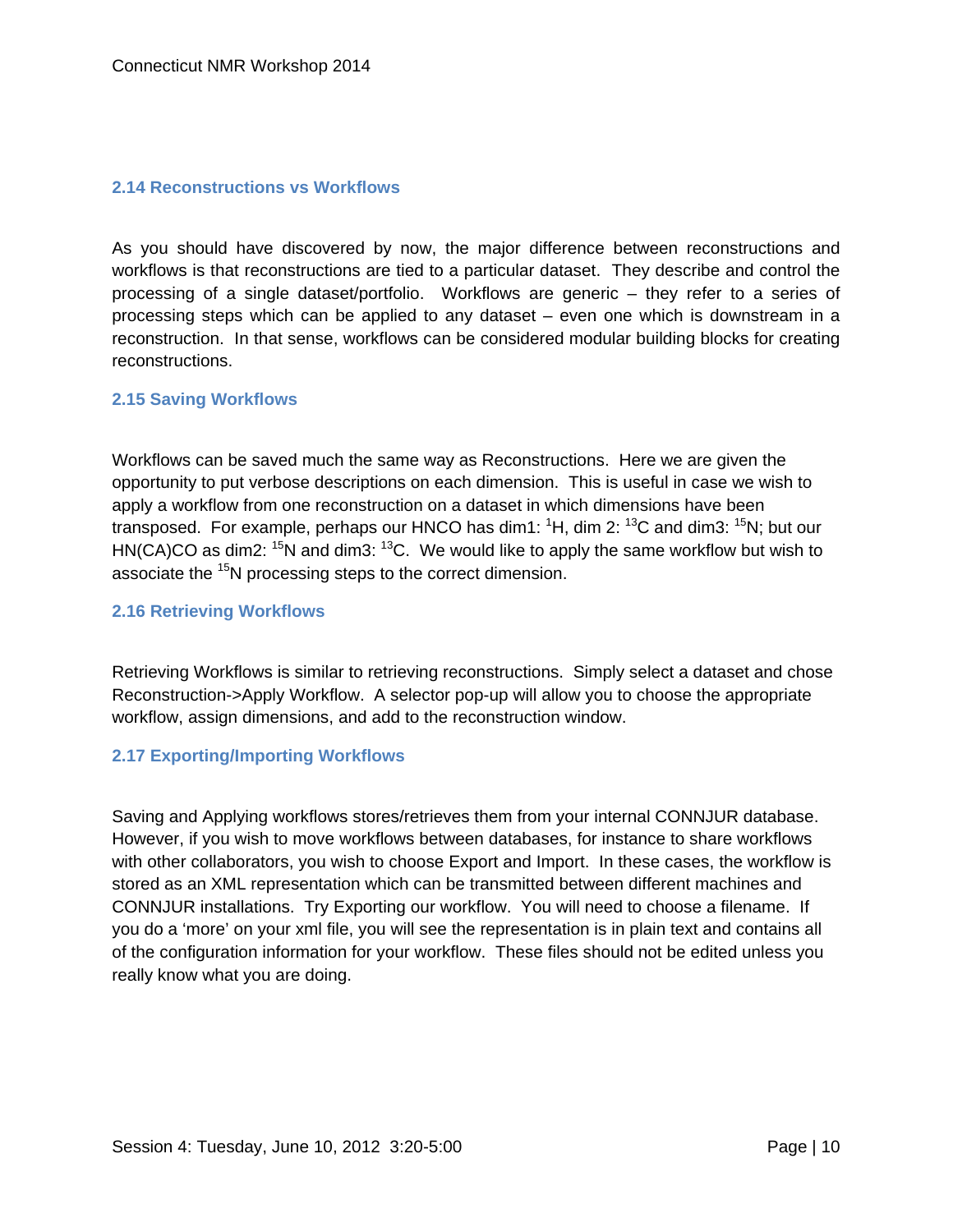### **Part III: HSQC Example**

In this example, we will process a standard, 2-dimensional <sup>1</sup>H-<sup>15</sup>N HSQC spectrum. Since this spectrum was collected in  $H_2O$  (not  $D_2O$ ), we will wish to suppress the residual solvent signal in the direct dimension. Also, as we collected only a limited number of points in the indirect dimension, we will use LP to enhance our resolution in the  $15N$  dimension. Otherwise, the two processing dimensions will have similar spectral processing actors – apodization, zero-filling, fourier transform, phasing and deletion of the imaginary components.

We have already loaded our Varian/Agilent HSQC spectrum. Select any additional actors we've added and delete them either using the delete key on the keyboard or Edit->Delete. Select the dataset and import the HSQC workflow (/home/NMR/DATA/CONNJUR\_data/NHSQC.xml). As you should be aware with this dataset, dimension 1 is <sup>1</sup>H and dimension 2 is <sup>15</sup>N.

You will note that there are three actors which appear white, signifying they are bypassed. These are the "Linear Prediction" and the two "Phase Corrections'. On first pass, we do not necessarily know the proper phase parameters. Linear prediction is typically time-consuming and is left out until the phase parameters have been calculated.

Let's begin by running the workflow with these three actors bypassed. All of the non-bypassed actors/datasets should turn green. As usual, the right-hand panel (or the information panel) report which commands were sent to nmrPipe and the status. Double click the NMRDraw Display actor and click "Display Now". We can now use NMRDraw to determine the proper phase for the <sup>1</sup>H dimension. Record the value, go back to the workflow, double-click the "Phase Correction 1" actor and set these phases. Click Run again. Open the spectrum in the NMRDraw Display actor, and the spectrum should be properly phased (which means that no phasing in the <sup>15</sup>N dimension is necessary and that phase actor can remain bypassed.

Upon inspection of the spectrum, you will notice that while the  $15N$  dimension is referenced correctly, the <sup>1</sup>H dimension is not. This is a problem with the metadata. Let's take a look at the metadata by double-clicking the first dataset in the workflow (the one attached to the importer).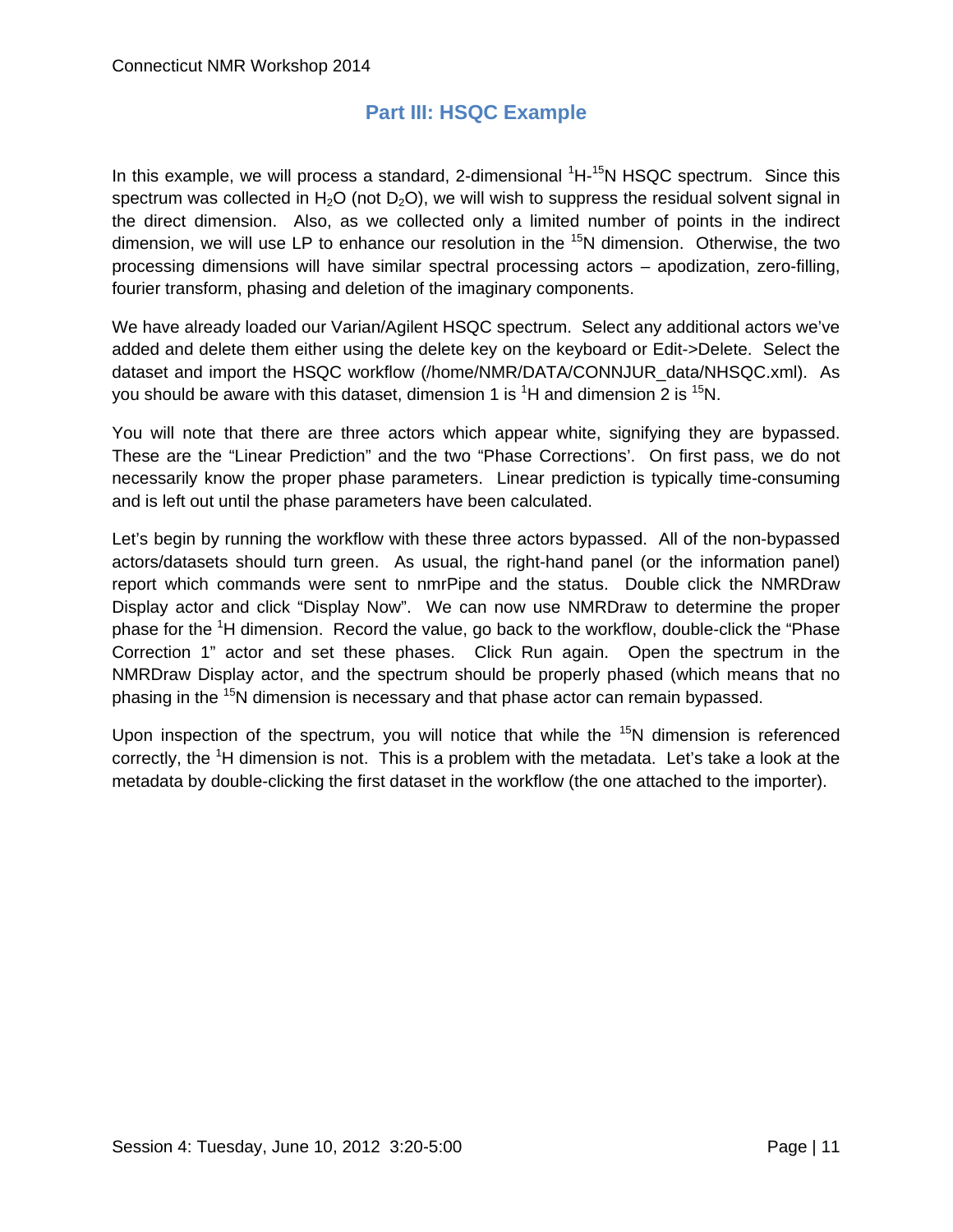| Portfolio                             |                                                                           |  |  |
|---------------------------------------|---------------------------------------------------------------------------|--|--|
|                                       | Reconstruction anc $\blacktriangledown$ <b>Active Dimension:</b> 1 $\div$ |  |  |
| Label format                          | CONNJUR<br>▼                                                              |  |  |
| L                                     | $\mathcal{P}$                                                             |  |  |
| Size: 512                             | Size: 128                                                                 |  |  |
| Experimental Collection Mode: COMPLEX | Experimental Collection Mode: COMPLEX                                     |  |  |
| AnalysisDomain: Time                  | AnalysisDomain: Time                                                      |  |  |
| Nucleus Label: H1                     | Nucleus Rabel: N15                                                        |  |  |
| Sweep Width: 8511                     | Sweep Width: 2300                                                         |  |  |
| Carrrier PPM: -54.328                 | Carrrier PPM: 120.891                                                     |  |  |
| Spectral Frequency: 599.5             | Spectral Frequency: 60.8                                                  |  |  |
| Zero order phase correction: 45.72    | Zero order phase correction: 0.00                                         |  |  |
| First order phase correction: 0.00    | First order phase correction: 0.00                                        |  |  |
| Negate Imaginaries: false             | Negate Imaginaries: false                                                 |  |  |
| Alternate Signs: false                | Alternate Signs: false                                                    |  |  |
| First Point On Spectrum (Hz): -36827  | First Point On Spectrum (Hz): 6195                                        |  |  |
|                                       |                                                                           |  |  |
| Data Element 0                        | Close                                                                     |  |  |

You will notice that the carrier ppm recorded for the 1H dimension is -54.328. This should be set to 4.772. To correct this, we need to add adjust the metadata. Delete the workflow by selecting the first SOL actor and hitting delete. Now add "Adjust Metadata" from the Spectrum Translator Tool Group. Double click the "Adjust Metadata' actor and set the carrier PPM to 4.772. Now reload the NHSQC.xml workflow, reset the phase parameters for the first phase correction, and hit run. If you open up the spectrum in NMRDraw Display – the spectrum should be referenced correctly.

We can now restore the Linear Predict actor and configure it to linear predict an additional 128 points in the <sup>15</sup>N dimension.

The final spectrum is shown below: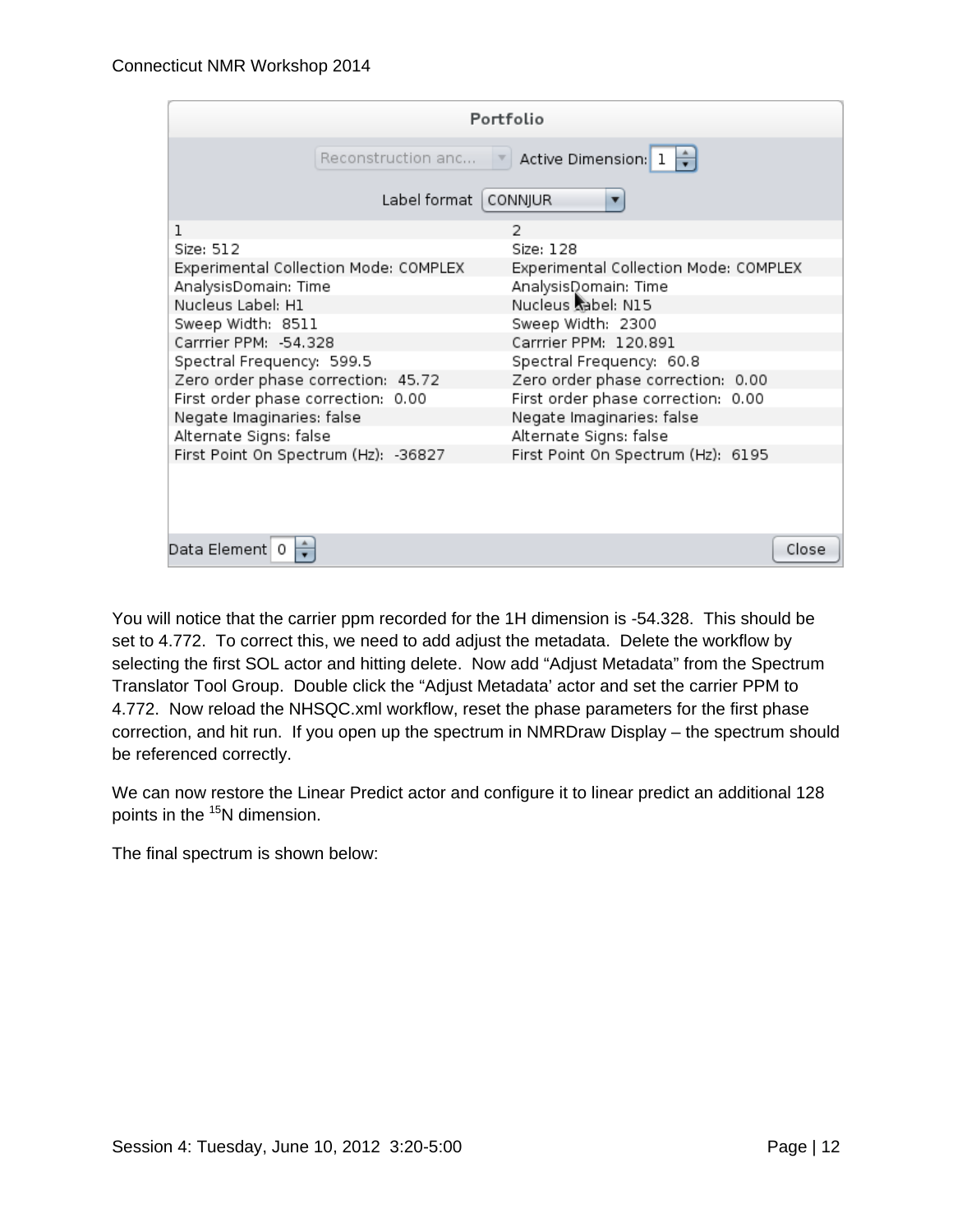### Connecticut NMR Workshop 2014

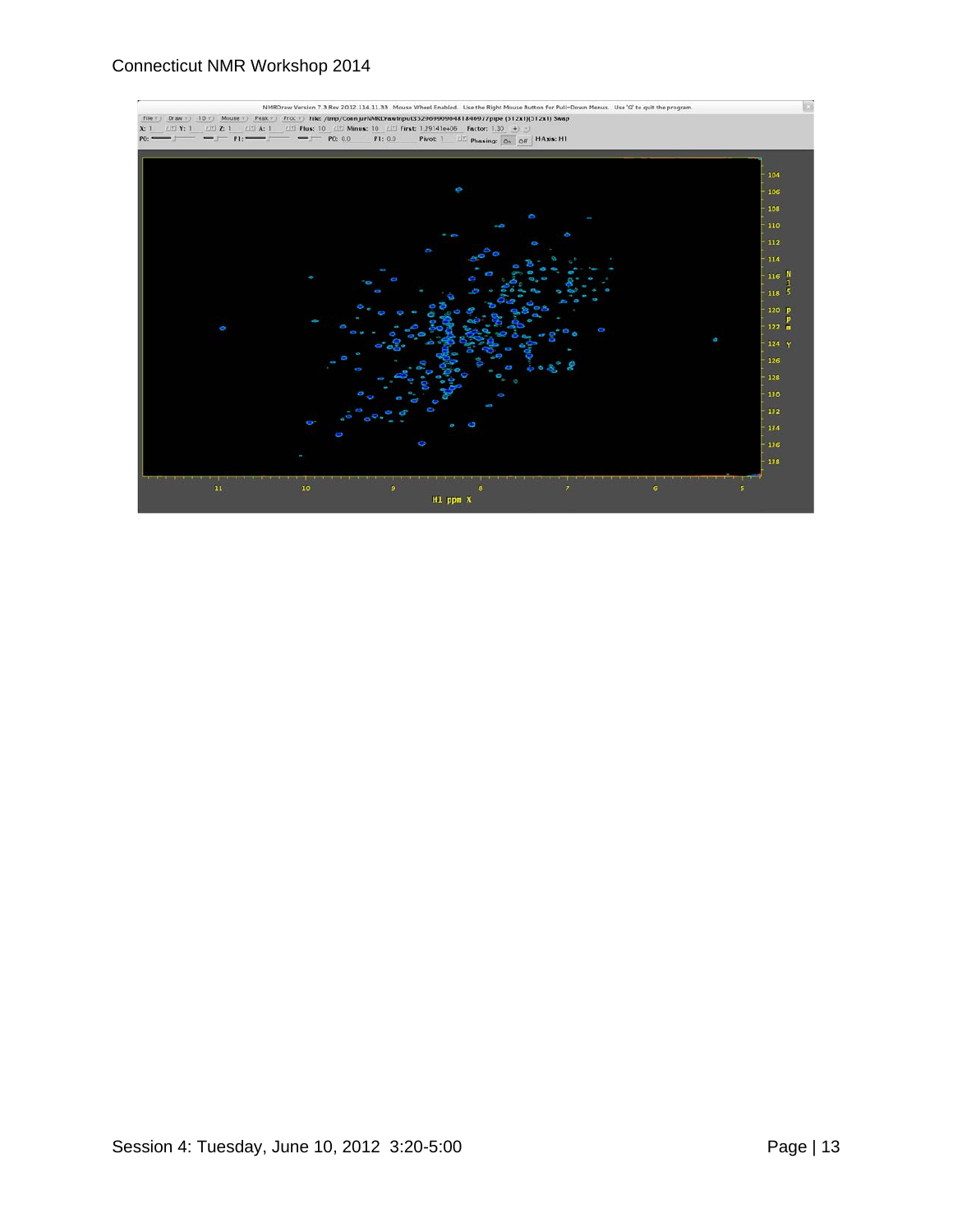### **Part IV: HNCACB Example**

In creating our NHSQC workflow, we have built one of the building blocks for processing any NHSQC-based experiment, for instance the HNCACB. Let's move on to this 3D experiment. Save any current work you have done and create a new reconstruction (Reconstruction->New), once again selecting Agilent/Varian format. Double-click the importer and select the hncacb.fid directory for import. The channel-dimension associations should all be as default (1=1, 2=2, 3=3) and sensitivity enhancement should be selected for dimension 3.

|                                                                                                     | Import Agilent / Varian file set                                             |
|-----------------------------------------------------------------------------------------------------|------------------------------------------------------------------------------|
| Parameter<br>Value<br>sensitivity Enhancement On Dimension<br>negate Imaginaries                    | <b>Units</b><br>Range<br>Rance Kay)<br>3<br>⊽                                |
| dimension One Channel<br>dimension Two Channel<br>dimension Three Channel<br>dimension Four Channel | 1<br>$\overline{\phantom{a}}$<br>3<br>not present<br>$\overline{\mathbf{v}}$ |
| directory*                                                                                          | $\sim 10^{-1}$<br>/home/workshop/CONNJUR_data/hncacb.fid                     |
| ignore Extra Data                                                                                   |                                                                              |
| Tool<br>Arguments:                                                                                  |                                                                              |
| Error<br>Info<br>Detail                                                                             | Online<br>Online<br>Bypass<br>help<br>wiki<br>actor                          |
|                                                                                                     | Fid input not available $\sqrt{*}$<br>OK<br>Cancel                           |

Now let's import our NHSQC.xml workflow. The <sup>15</sup>N dimension in this experiment is dimension 3, so we want to assign dimension 3 to N15 and leave dimension 2 unassigned.

|                                       | Assign Workflow dimensions by clicking on first row in table. |                                       |
|---------------------------------------|---------------------------------------------------------------|---------------------------------------|
|                                       | Label format CONNJUR                                          |                                       |
| H1 599.53973 Hz, with solvent         | unassigned                                                    | N15 60.75768 Hz, linear predicted     |
|                                       | 2                                                             | 3                                     |
| Size: 1024                            | Size: 72                                                      | Size: 32                              |
| Experimental Collection Mode: COMPLEX | Experimental Collection Mode: COMPLEX                         | Experimental Collection Mode: COMPLEX |
| AnalysisDomain: Time                  | AnalysisDomain: Time                                          | AnalysisDomain: Time                  |
| Nucleus Label: H1                     | Nucleus Label: C13                                            | Nucleus Label: N15                    |
| Sweep Width: 8511                     | Sweep Width: 10600                                            | Sweep Width: 2200                     |
| Carrrier PPM: -27.163                 | Carrrier PPM: 51.046                                          | Carrrier PPM: 120.065                 |
| Spectral Frequency: 599.6             | Spectral Frequency: 150.8                                     | Spectral Frequency: 60.8              |
| Zero order phase correction: 62.09    | Zero order phase correction: 0.00                             | Zero order phase correction: 0.00     |
| First order phase correction: 0.00    | First order phase correction: 0.00                            | First order phase correction: 0.00    |
| Negate Imaginaries: false             | Negate Imaginaries: false                                     | Negate Imaginaries: false             |
| Alternate Signs: false                | Alternate Signs: false                                        | Alternate Signs: false                |
| First Point On Spectrum (Hz): -20541  | First Point On Spectrum (Hz): 2396                            | First Point On Spectrum (Hz): 6195    |
|                                       | Apply Workflow<br>Cancel                                      |                                       |

As before, our linear prediction and phase correction actors are bypassed. To speed things up a bit, let's also bypass the zerofill actors. Now run the workflow. This 3D dataset is much larger than the 2D, so the workflow takes longer to run. When finished, click the NMRDraw Display

Session 4: Tuesday, June 10, 2012 3:20-5:00 Page | 14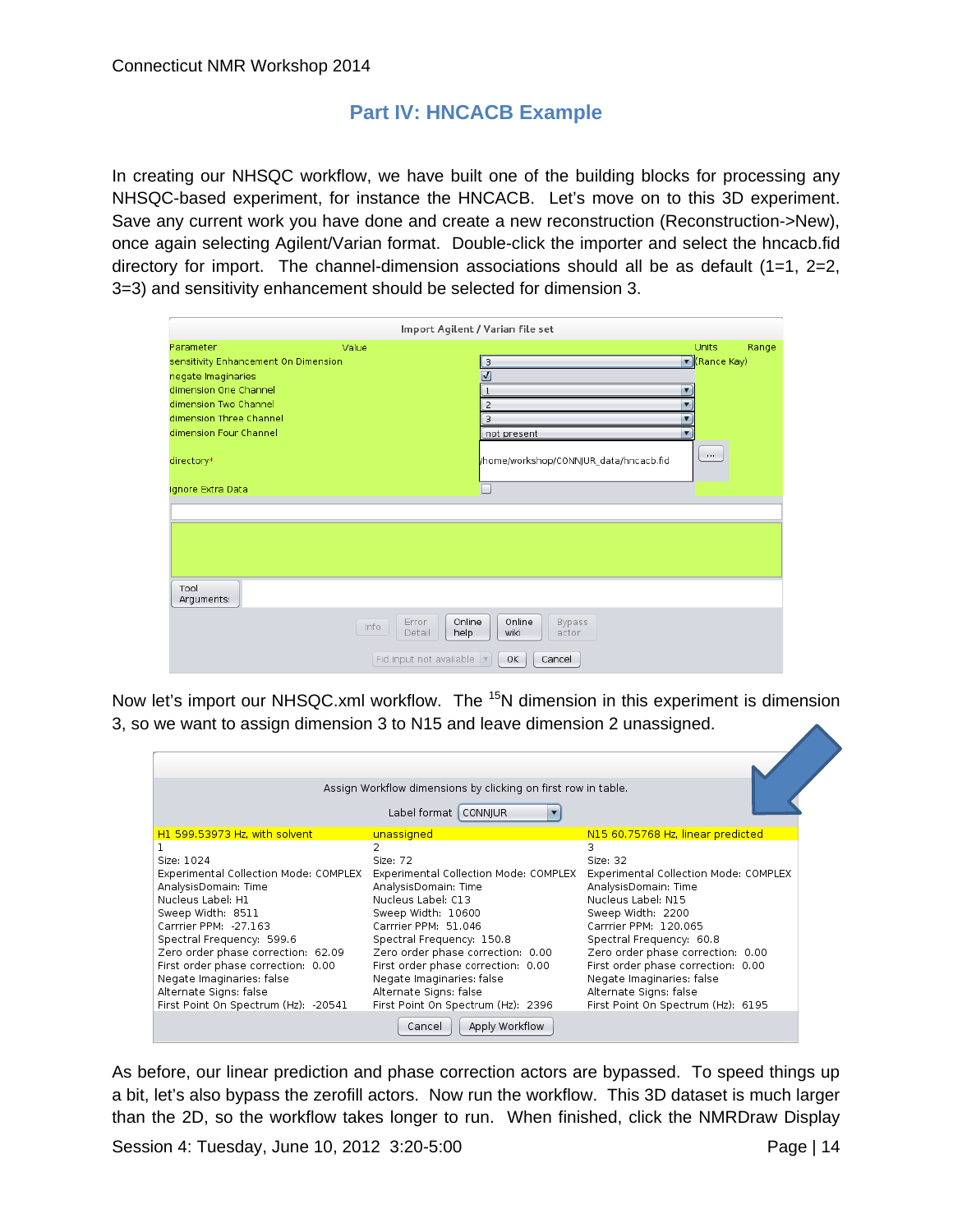#### Connecticut NMR Workshop 2014

actor. Note that by default, the x and y dimensions of the NMRDraw Display are set to Dimensions 1 and 2 of the spectrum, in our case H1 and C13. Our workflow processed dimensions 1 and 3, so select dimension 3 for the y-axis of the display. Next click "Display Now".

| NMRDraw display    |                                                                        |  |
|--------------------|------------------------------------------------------------------------|--|
| Parameter          | Value<br>UnitsRange                                                    |  |
| x Dimension*       | 512 points, SW: 4255.3193<br>l:HI                                      |  |
| y Dimension*       | 3: N15 32 points, SW: 2199.978                                         |  |
| display When Run   |                                                                        |  |
| wait For Close     |                                                                        |  |
| display Now        | Display Now                                                            |  |
|                    |                                                                        |  |
|                    |                                                                        |  |
|                    |                                                                        |  |
|                    |                                                                        |  |
|                    |                                                                        |  |
| Tool<br>Arguments: |                                                                        |  |
| Info               | Online<br>Online<br>Error<br>Bypass<br>Detail<br>actor<br>help<br>wiki |  |
|                    | Cancel<br>Fid input not available<br>ОΚ                                |  |

You should see the first  ${}^{1}H-{}^{15}N$  plane of the 3D. You should note that the spectrum is improperly phased and referenced in the <sup>1</sup>H dimension. We know how to fix both. Determine the phase correction and close the NMRDraw Display.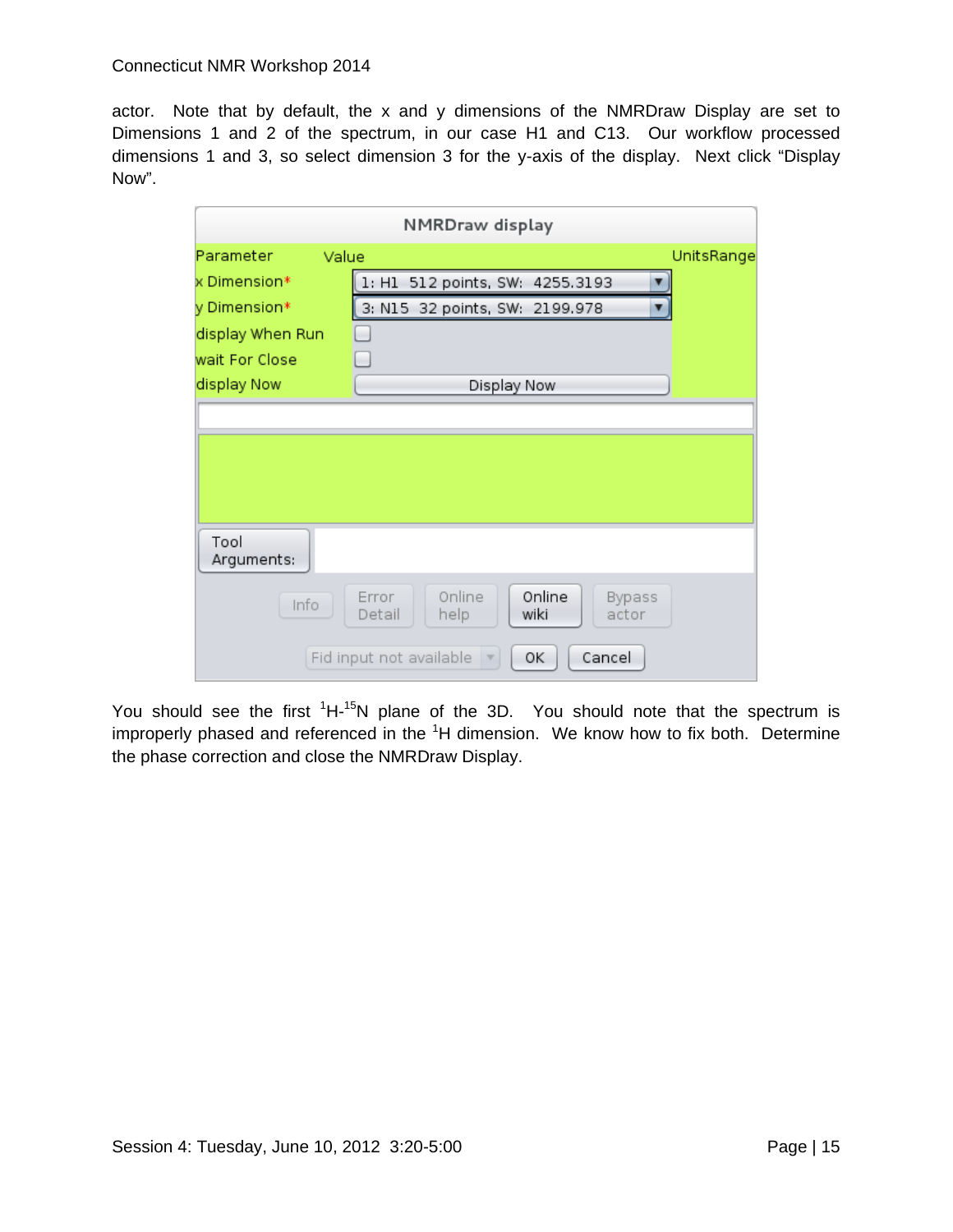

Now do the following, delete the current workflow starting with the SOL actor. Add an adjust metadata actor after the importer. Configure the metadata actor to set the <sup>1</sup>H carrier ppm to 4.772. Re-import our HSQC workflow. Restore the 1<sup>st</sup> phase correction actor and set the proper phase parameters (Hint: they are the same as in the HSQC example). Now re-run the workflow. (If you left the zerofill actors in place, it will take longer to run than last time.) The first  $1H$ - $15N$  plane should look something like the figure below.

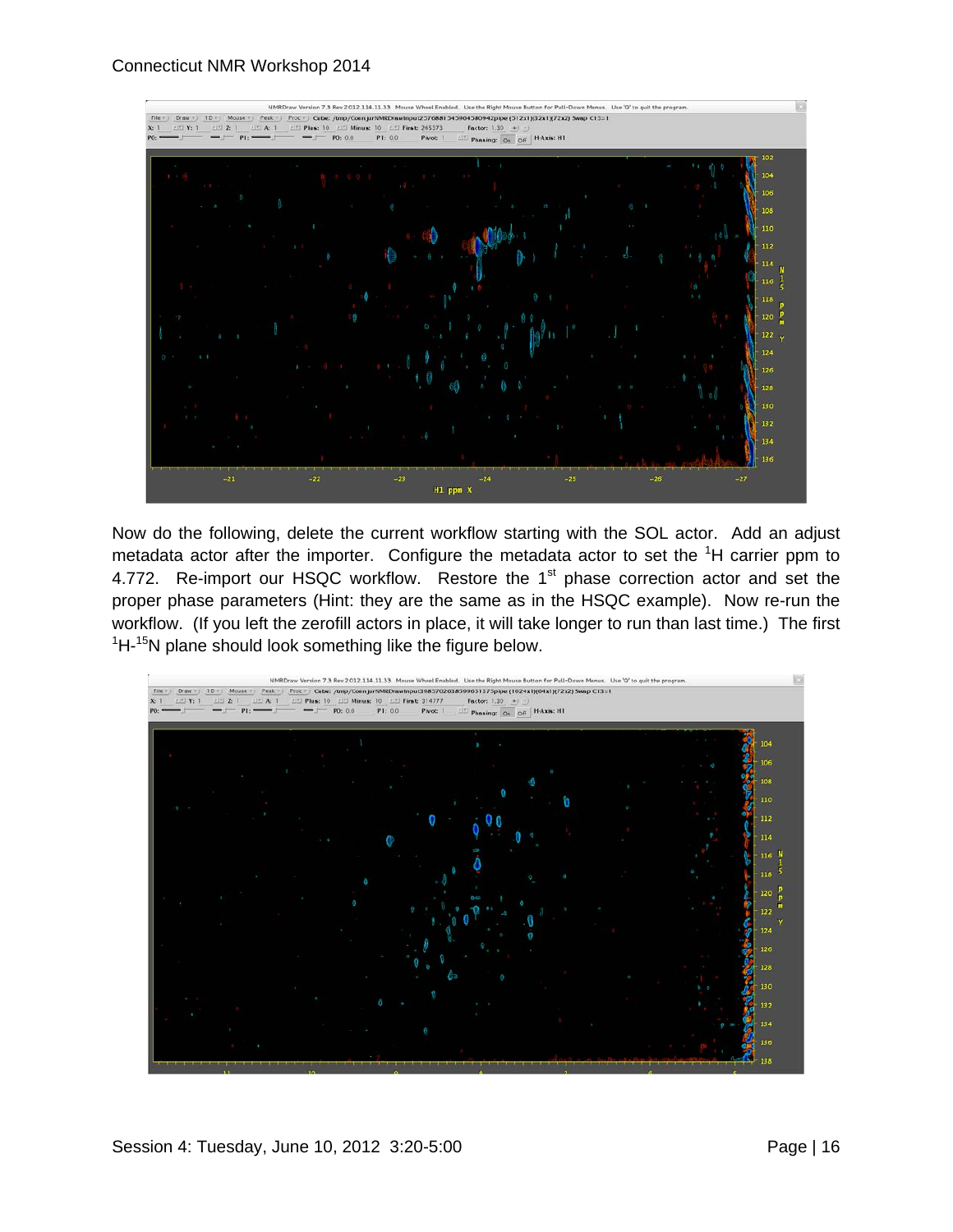#### **4.1 Strands**

As you may have noticed, the ability to bypass actors gives you the ability to preconfigure multifunctional workflows and switch on/off the functionality at a whim. This concept can be extended to smaller processing modules, which perform a series of processing steps on a single dimension. We call these sub-workflows strands.

We currently have processed dimensions 1 and 3 of our 3D HNCACB. We need to process dimension 2, C13. Select the last dataset (the one prior to the NMRDraw Display actor). In the upper left corner of the application you will see a pull down menu for "Add Strand". Select "Linear Predict" and click the "Add" button. The workflow will have forked in two and added a new series of actors for "linear prediction", a series of apodization actors, zerofill, ft and phase correction.



Let's bypass the Linear Predict and Zerofill actors. We also need to add "delete imaginaries" and "NMRDraw Display" actors at the end. Click Run. When finished, click the NMRDraw Display actor and view the  ${}^{1}H-{}^{13}C$  planes. Scroll through the z-planes using NMRDraw. The <sup>15</sup>N plane at 134 PPM should seem strange. In the HNCACB experiment, alpha carbons and beta carbons appear with opposite signs. The residue at 9.6 ppm shows the alpha carbons to be at around 33 ppm which indicates that the  $^{13}$ C dimension needs to be reversed. This is accomplished by negating the imaginaries of that dimension. This can be done in either of two ways – we can configure the FT actor to negate the imaginaries, or we can adjust the metadata again.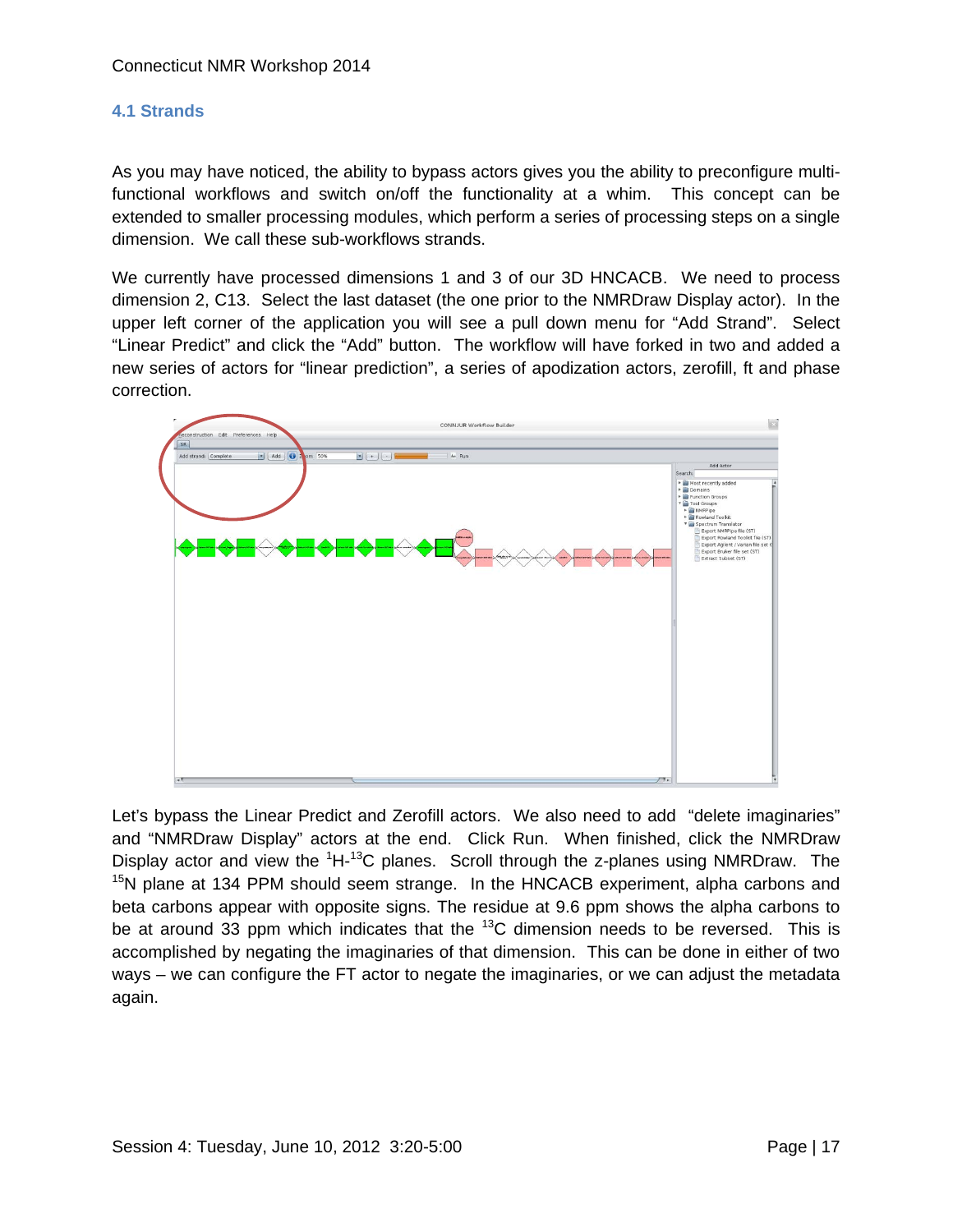

Configure the Adjust Metadata actor to "negate Imaginaries" and "correct Negate Imaginaries" along the C13 dimension.

| Adjust MetaData (NMRPipe syntax)                                                                                                                                                                                                                                                                                                                                                                                                         |                                                                                                                                                                            |                                                                                                                                          |  |
|------------------------------------------------------------------------------------------------------------------------------------------------------------------------------------------------------------------------------------------------------------------------------------------------------------------------------------------------------------------------------------------------------------------------------------------|----------------------------------------------------------------------------------------------------------------------------------------------------------------------------|------------------------------------------------------------------------------------------------------------------------------------------|--|
| Parameter<br>Value<br>correct Domain<br>domain<br>correct Sweep Width<br>sweep Width*<br>correct Spectral Frequency<br>spectral Frequency*<br>correct Name<br>name<br>correct PPM<br>carrier PPM*<br>correct Zero Phase<br>zero Order Phase*<br>correct First Phase<br>first Order Phase*<br>correct First Scale<br>first Scale Point*<br>correct Sign Alteration<br>sign Alteration<br>correct Negate Imaginaries<br>negate Imaginaries | $\blacktriangledown$<br>Time<br>10600.0<br>150.76414<br>C13<br>51.045967<br>0.0<br>0.0<br>2395.9019<br>⊽<br>⊽                                                              | Units Range<br>$\equiv$<br>lHz<br>$\equiv$<br>$\equiv$<br>$\equiv$<br>carrier<br>$\equiv$<br>$\equiv$<br>$\overline{\phantom{0}}$<br>ΙHz |  |
| dimension<br>Tool<br>Arguments:                                                                                                                                                                                                                                                                                                                                                                                                          | 2: C13 72 points, SW: 10600.0<br>z<br>Online<br>Online<br>Bypass<br>Error<br>Info<br>help<br>wiki<br>Detail<br>actor<br>Fid input not available $\sqrt{*}$<br>OK<br>Cancel |                                                                                                                                          |  |

When we re-run the workflow, we will see that our <sup>13</sup>C axis is now correct.